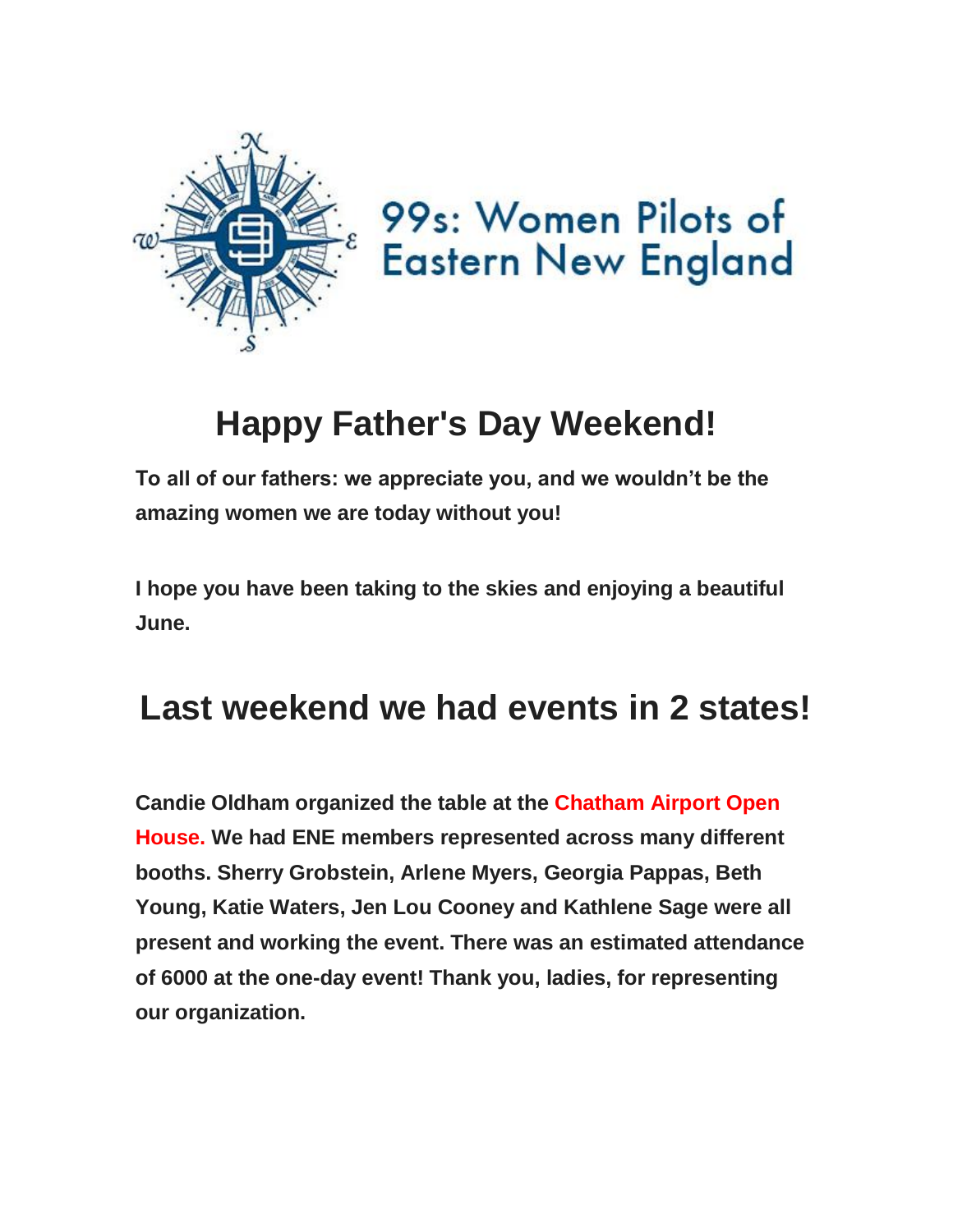

**Scarlet Brink and Sue Lin headed to Rutland, VT, and attended the newly formed Vermont Aviators Food Truck and Airport Event. This is a new series of events that will be happening at RUT and FSO throughout the summer. Mark your calendars for Sunday, August 14 - we plan to have an ENE meet up at RUT. Many thanks to Scarlet and Sue for representing us at this event.**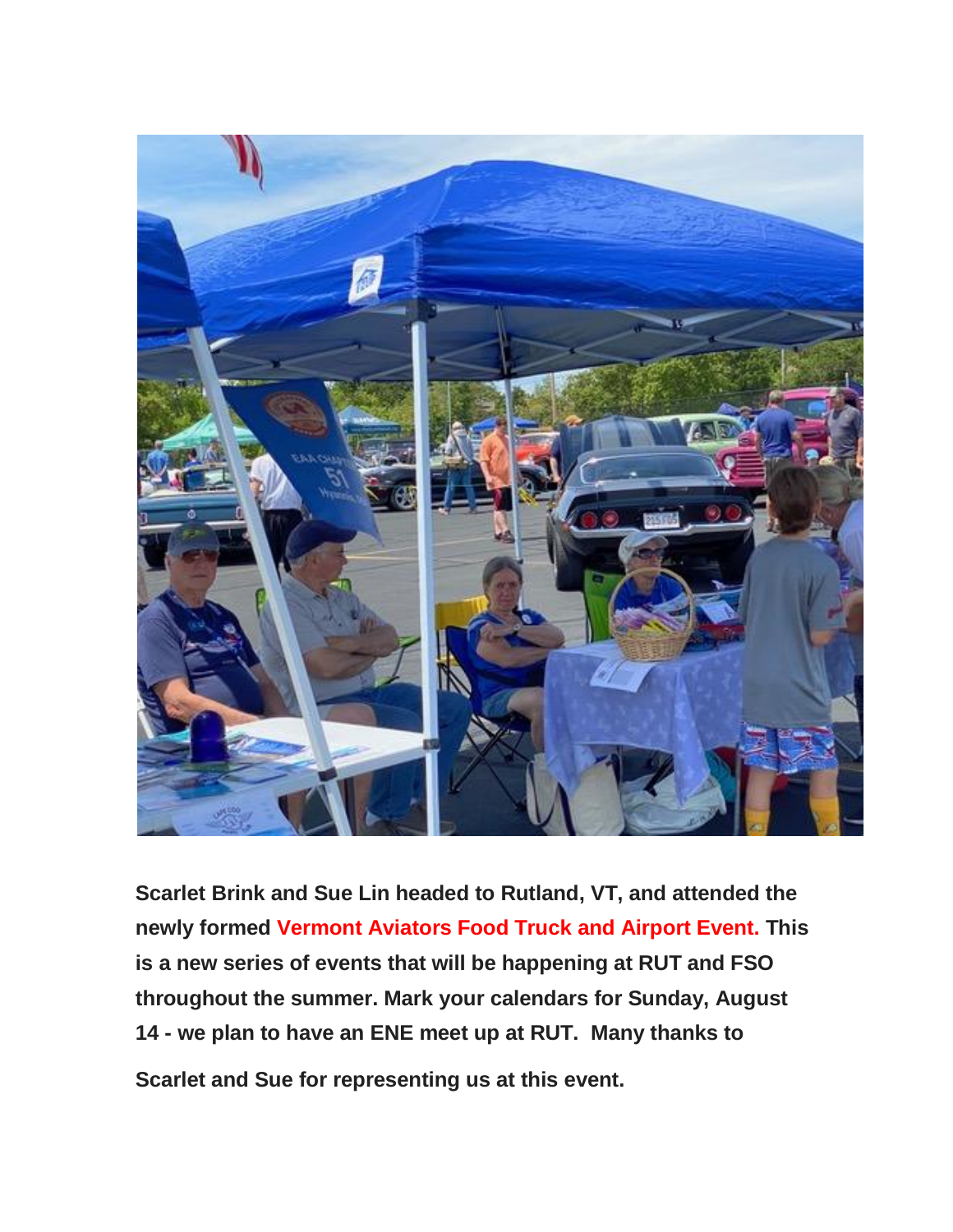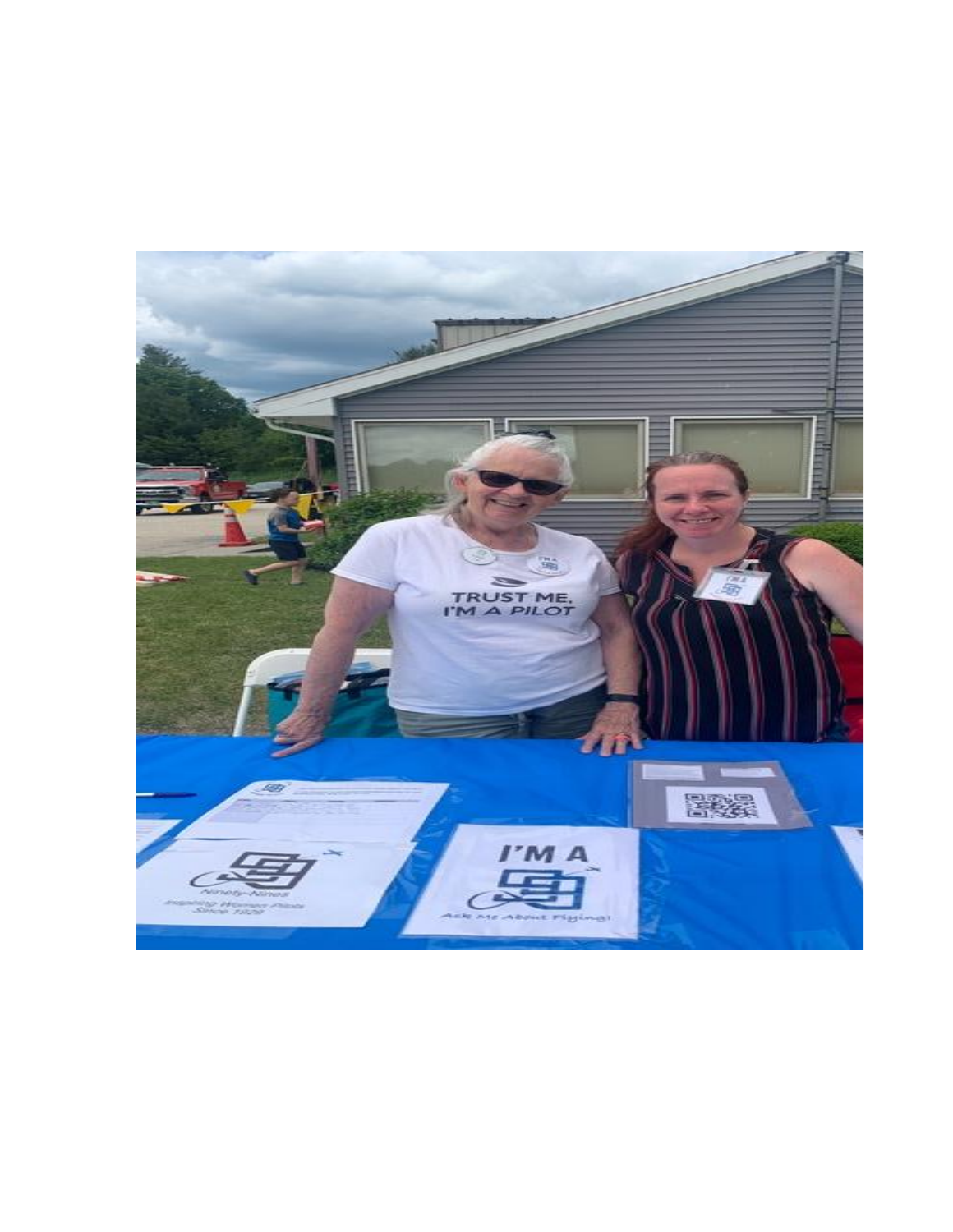#### **Let's Support Our Teams in the AIR RACE CLASSIC!**

**I am so proud that we have members on 2 teams in the competition this year. Three cheers for Merle and the wonderful artwork she has provided for support! Let's cheer on Candie and the Missile Minions, Plane # 7, and Jamie Rousseau and the Magpies, Plane # 42! Good luck, Missile Minions and Magpies!!**



# AirRaceClassic.org

Follow and cheer on our very own ENE Ninety-Nine members participating:



The Ninety-Nines is the international organization of women pilots that promotes advancement of aviation through education, scholarships, and mutual support while honoring our unique history and sharing our passion for flight.

# **The Sky is the Limit!!!**

### **Beth Young, ENE Chair**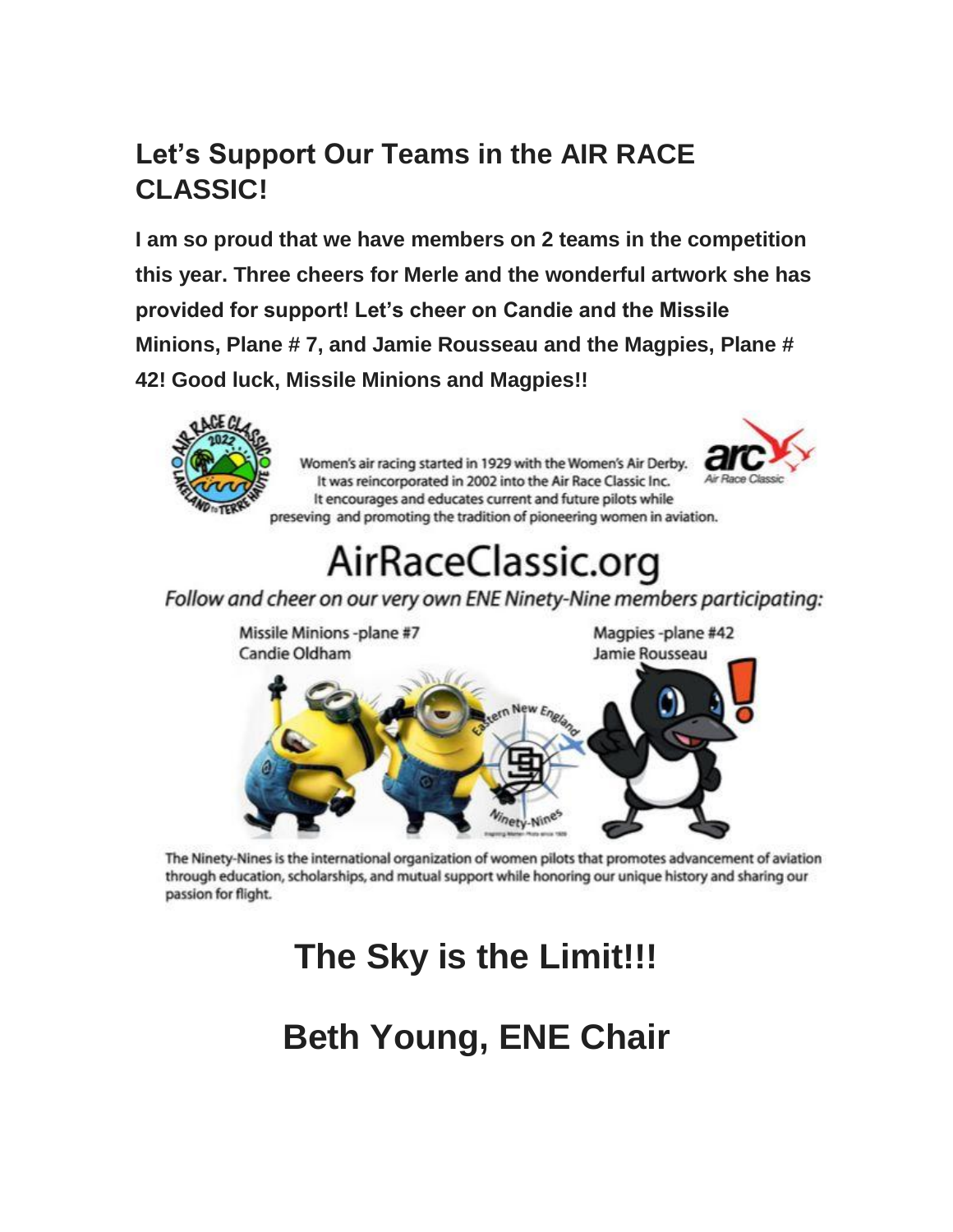

#### *Amelia Earhart Birthday Party*

**Mark your calendars, it's time for our annual Amelia Earhart Annual Birthday Party at Laconia. Plan to join us at the airport on Saturday, July 16th from 1-3, for some 99's camaraderie. Pack your own lunch; our hostess Karen Mitchell will provide birthday cake and drinks. We will not have a Chapter meeting in July, so come out for some fun with your sister 99s!**



**Calling all Chapter members!**

**We want your photos! This is a 'Call for Cameras'! We are planning to develop a series of notecards featuring our members aviation photographs. We will be making a "Call for Art" in the Fall/Winter season but we want you to have those cameras ready and use them now when you head to the airfield!**



**Fall Section Meeting Dinner - Sponsor a New Member!**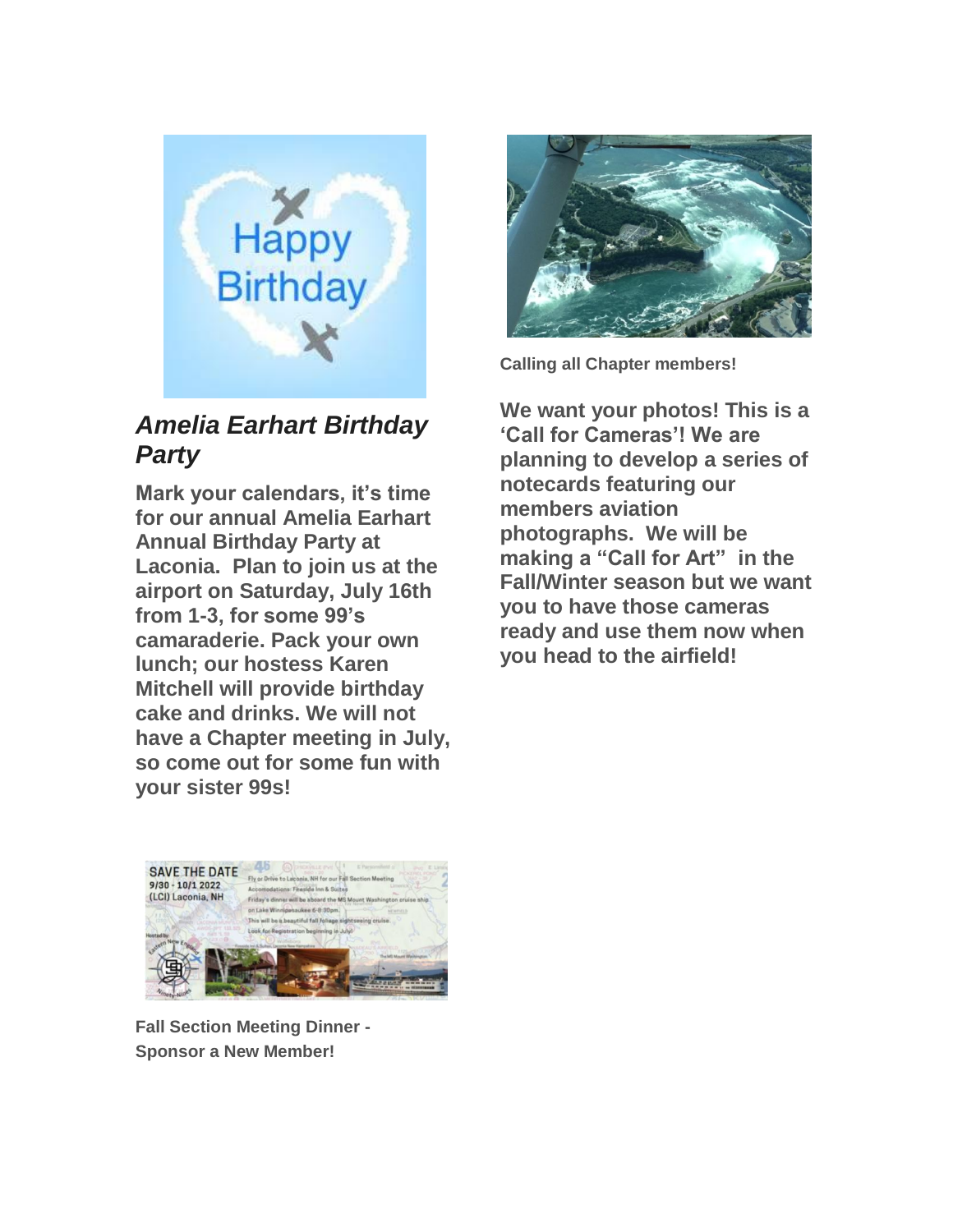**It's been a long few years. With the pandemic keeping us shuttered away from each other the past few years, it has been difficult to enjoy the camaraderie our organization is known for, and it has been extremely difficult to build a sense of community for new members in our organization.**

**To encourage our new members to be involved. we would like to invite some of them to our Fall Section dinner as our guests. Are you willing to sponsor a new member to the Section dinner? The cost for the dinner/cruise will be \$65. If you are willing to share the cost of sponsorship and provide 1/3 (\$22) or 1/2 (\$33) or the full cost (\$65) to sponsor a new member, it would be appreciated. Please respond to Sue Benua** 

**at** [treasurer@womenpilotsene.or](mailto:treasurer@womenpilotsene.org)

[g](mailto:treasurer@womenpilotsene.org) **by 7/16 (Our Amelia Earhart Picnic) if you can donate. Donations will be collected when you register for the Section meeting, but we would like to know how many new members we can offer a free dinner to before registration opens. We have 30 new members in the past 2 years!**



**Every One of Us Is a Recruiter!**

**I have seen so many of you in action talking to the public about taking an introductory flight or about joining our organization. Here are some tools to help target our potential new members. Attached is a 99's poster and small card suitable for a wallet or to save on your phone with the QR code for the Ninety Nines website. Potential new members can sign up here or get more information about our programs. Many thanks to Merle for creating the pocket card!**